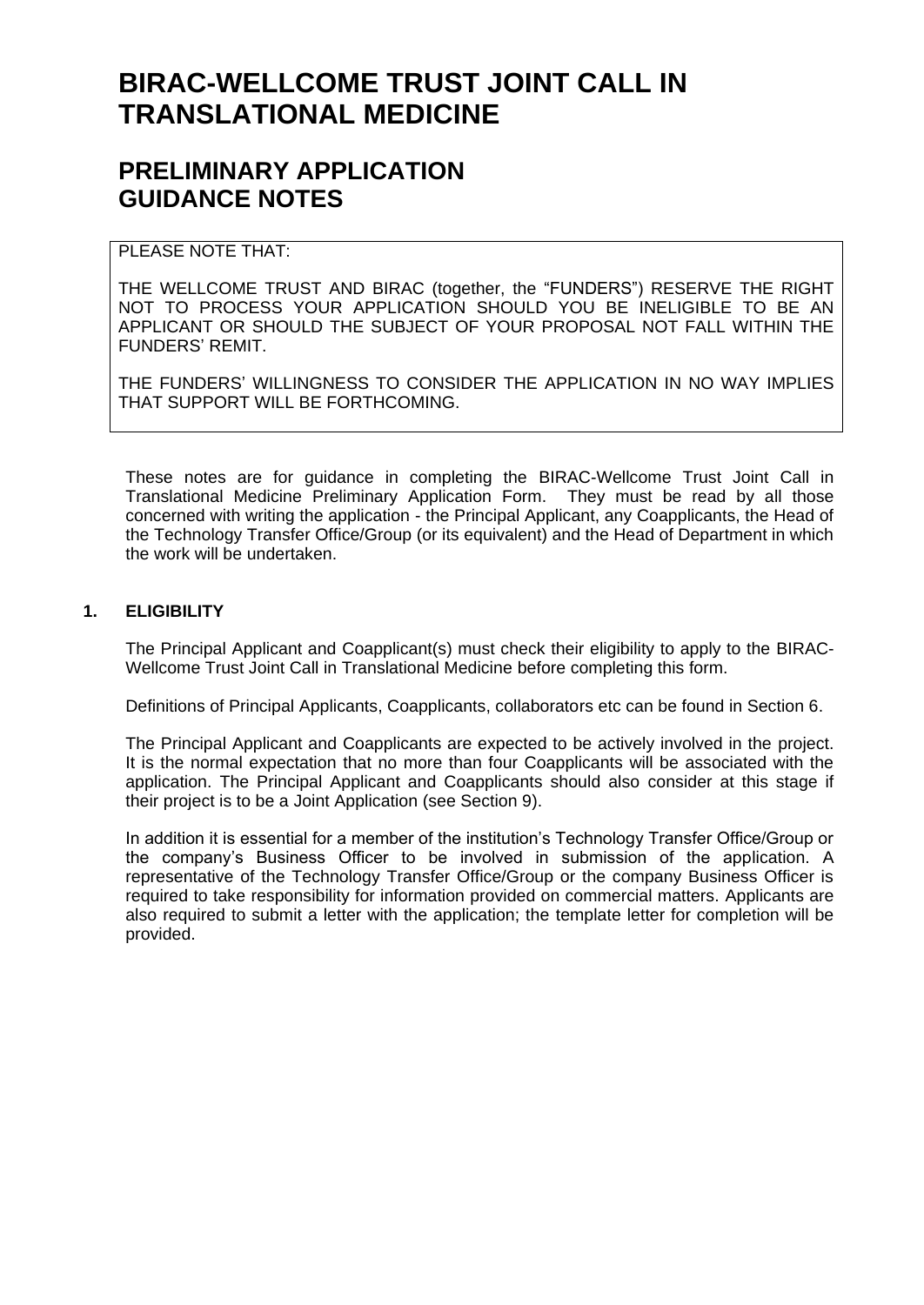## **2. HOW TO COMPLETE THE FORM**

Please follow these instructions when completing your form as this will help to avoid any unnecessary delay in the assessment of your application.

- You should ensure that all relevant sections of the form are completed.
- Answers should be entered in the text boxes provided, or uploaded as a PDF or Word document where indicated.
- Please adhere to word limits where they are specified to avoid your form being returned for amendment.
- If abbreviations are used, please ensure these are fully explained to assist the reader.
- The application must be complete in itself; no additional pages will be accepted unless otherwise notified.

## **3. HOW TO SUBMIT YOUR APPLICATION**

Once you have completed all sections of the form, you are required to submit your application to: [techtransfer@wellcome.ac.uk](mailto:techtransfer@wellcome.ac.uk)

#### **4. RELATED APPLICATIONS**

You are expected to inform the Wellcome Trust and BIRAC if you subsequently decide to submit this or a similar proposal to another funding body whilst this application is still being considered under the Joint Call. Non-compliance may lead to refusal to consider the application. If the applicants' request funding for the same costs on more than one application to the Wellcome Trust and BIRAC at any one time, they must make this clear in their application.

#### **5. OTHER IMPORTANT GENERAL INFORMATION – WELLCOME TRUST**

#### **a) Costing principles**

- The Wellcome Trust will normally fund only the **directly incurred costs** of research. The Trust might consider funding **other costs** when it helps us to further our charitable mission.
- For details of the Trust's position on full economic costs, please refer to our website [\(www.wellcome.ac.uk/About-us/Policy/Policy-and-position-statements/WTX026852.htm\)](http://www.wellcome.ac.uk/About-us/Policy/Policy-and-position-statements/WTX026852.htm).
- The Wellcome Trust does not normally consider support for the extension of professional education or experience, nor for the care of patients.
- The Wellcome Trust does not provide top-up support for research currently active and supported by other funding bodies.
- The Wellcome Trust will not award grants to cover expenditure already incurred.
- Grants are cash-limited at the point of award.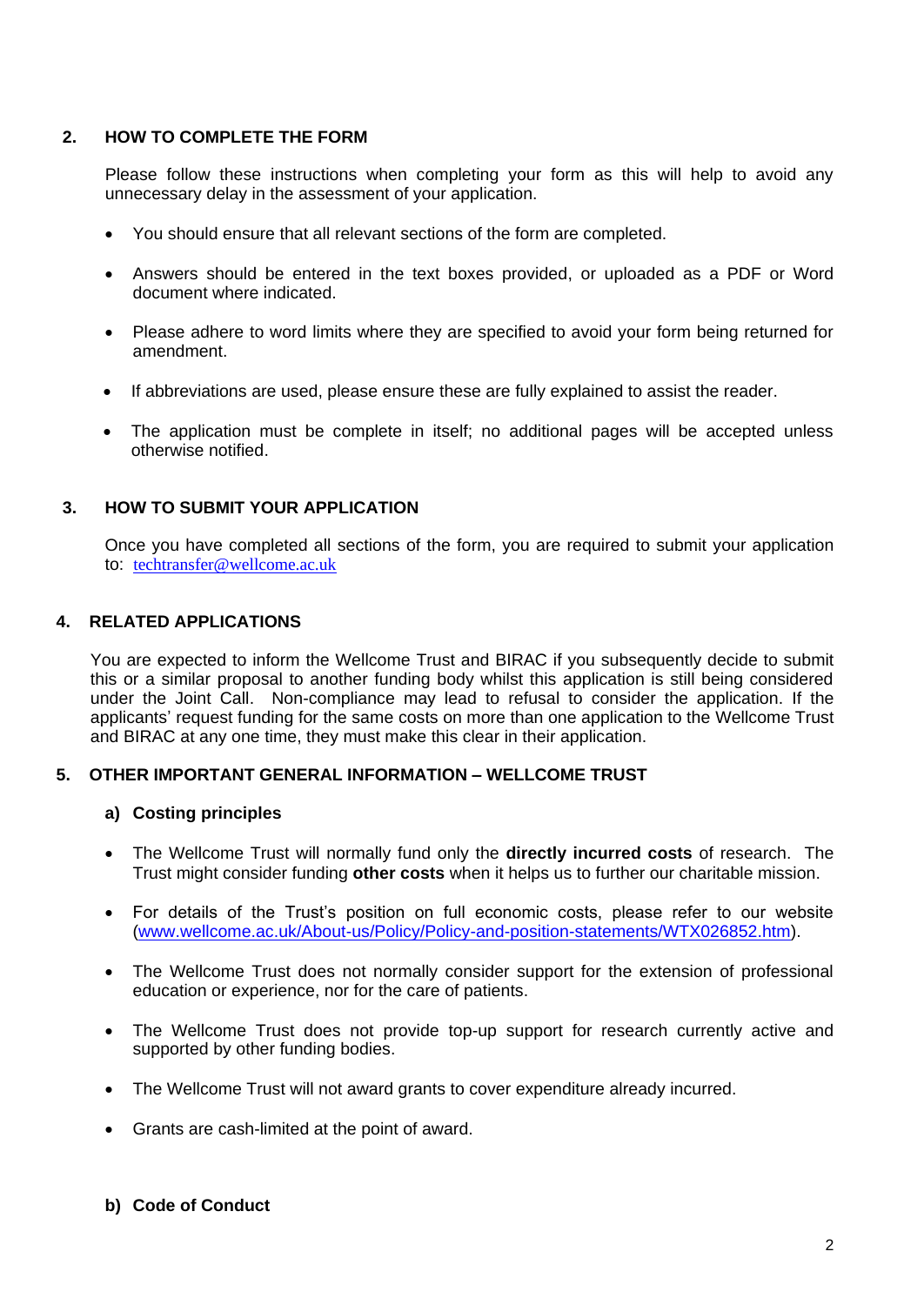The Wellcome Trust's Board of Governors and members of the Wellcome Trust's advisory committees are required to abide by a 'Code of Conduct' which is designed to protect and preserve the integrity of our advisers and our processes. Part of this code states that committee members may not discuss any aspect of the deliberations or recommendations of the committee with applicants. To avoid embarrassment and the possibility of further action by the Wellcome Trust, you should not contact committee members.

# **c) Eligibility**

In view of the overwhelming evidence that both active and passive smoking of tobacco are injurious to health, the Wellcome Trust is unwilling to fund applications from individuals applying for, holding, or employed under, a research grant from the tobacco industry.

## **6. OTHER IMPORTANT GENERAL INFORMATION – BIRAC**

#### **a) Costing Principles**

Costing principles refer to fund disbursement guidelines [link to BIRAC]

#### **b) Code of Conduct**

The Applicants and the Co-applicants should observe the highest standards of ethics during the application and should avoid any corrupt and fraudulent practices. In pursuance of this Code of Conduct, BIRAC defines the terms set forth as follows:-

"Corrupt Practice" means offering, giving, receiving or soliciting of anything of value or any other action to influence the decision-making of the official in the process detrimental to free and open competition;

and

"Fraudulent Practice" means a misrepresentation of facts, in order to influence the funding process, and includes collusive practice among Applicants and Co-applicants (prior to or after proposal submission), designed to deprive BIRAC of the joint call benefits or enforceability of related agreements.

## **7. CONTACTS FOR QUERIES**

If you have questions about the application, please contact:

## **At the Wellcome Trust:**

- E-mail Dr Shirshendu Mukherjee: [s.mukherjee@wellcome.ac.uk](mailto:s.mukherjee@wellcome.ac.uk)
- Alternatively, call the Grants Management Helpdesk on +44 (0)20 7611 8202, or e-mail: [techtransfer@wellcome.ac.uk](mailto:techtransfer@wellcome.ac.uk)

# **At BIRAC:**

- E-mail Dr Jyoti Shukla : jshukla.birac@nic.in

## **8. DEFINITION OF TERMS**

A **principal applicant** is the lead investigator who will be the main contributor to, and have ownership of the project if the application is successful. This is the individual with whom the Funders will correspond about the application.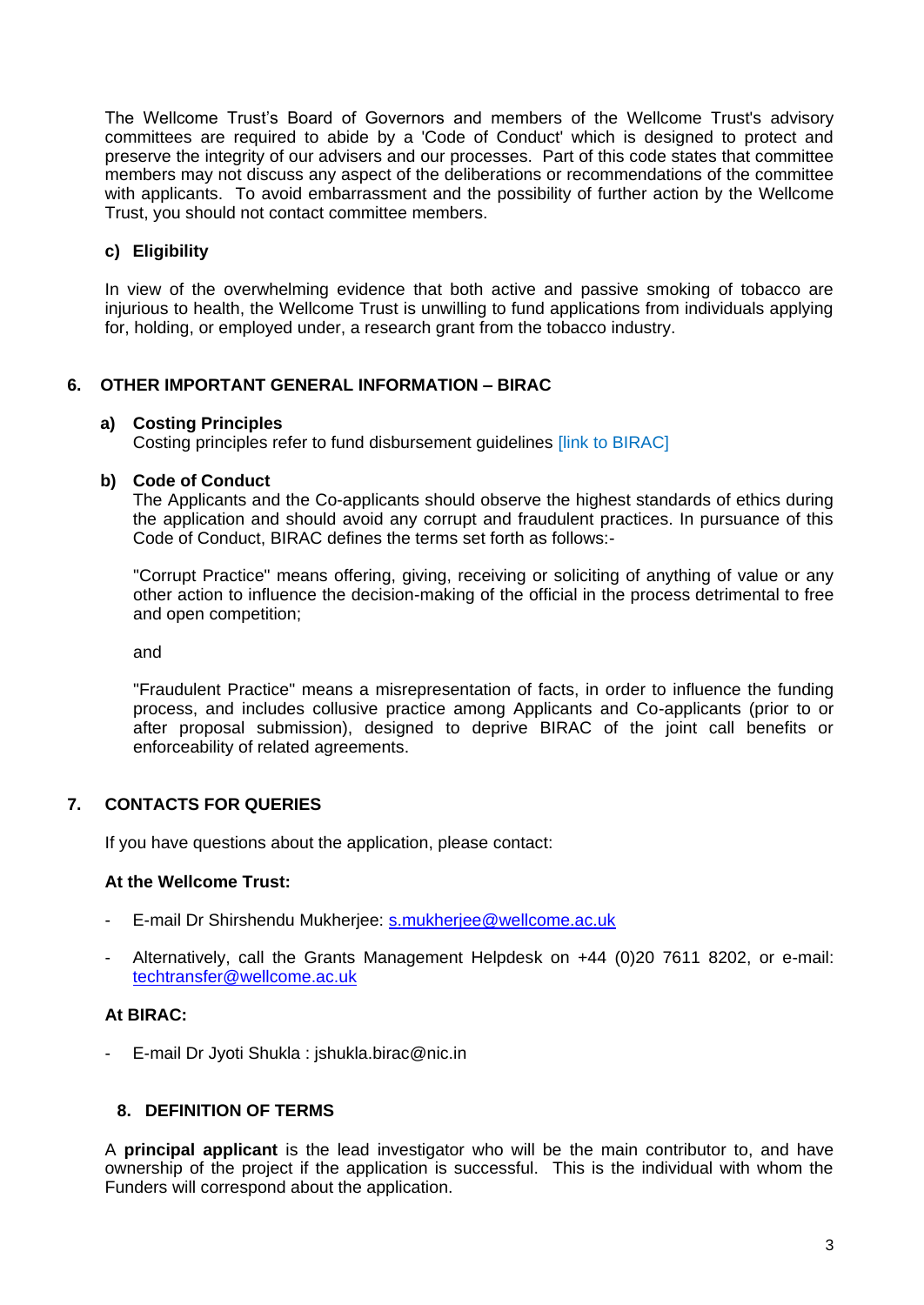The status of **joint-principal applicant** is given when there are two or more lead investigators who are based at different institutions. The administration and funds for the project are shared between the institutions. Individually, each of the joint-principal applicants fulfils the criteria of Principal Applicant above.

The **technology transfer office/group** is the term used to describe the technology transfer office or any group with delegated responsibility for the management of commercial matters arising from University based research. A Business Officer or equivalent should be named in applications from companies.

A **coapplicant** is a researcher who will make a significant contribution to, and have part ownership of, the project if the application is successful.

A **sponsor** is an individual who is able to guarantee that space and resources will be made available for the project if the Principal Applicant does not hold an established position. A Sponsor should be able to reassure the Funders that the Principal Applicant will be welcomed into the host department.

A **collaborator** is an individual who will supply technical advice, reagents, samples or data for the project, but who would not normally be involved in the day-to-day execution of the project (unlike applicants and coapplicants). Collaborator involvement should be governed by appropriate legal agreements, e.g. material transfer agreements, confidentiality agreements and/or consultancy agreements. If such agreements are already in place, copies should be provided with the application.

A **project milestone** is a key decision point within the project, and can be either scientific or commercial, e.g. completion of a specified set of experiments, or drafting of a business plan.

## **9. JOINT APPLICATIONS**

A joint application is where two (or more) organisations will administer funds or if funding payments are to be made in more than one currency. If this is the case, or you think this is likely, you need to answer 'Yes' to the 'Joint applications' question in the preliminary application form. This option is only available at this stage.

If you are advised to submit a joint application, each of the other joint Principal Applicants will need to create a 'Technology Transfer Joint' application form within their individual account at the full application stage. The forms should be submitted separately through each Principal Applicant's administering organisation. Each form should detail only the costs that will be administered by the organisation the form is being submitted through.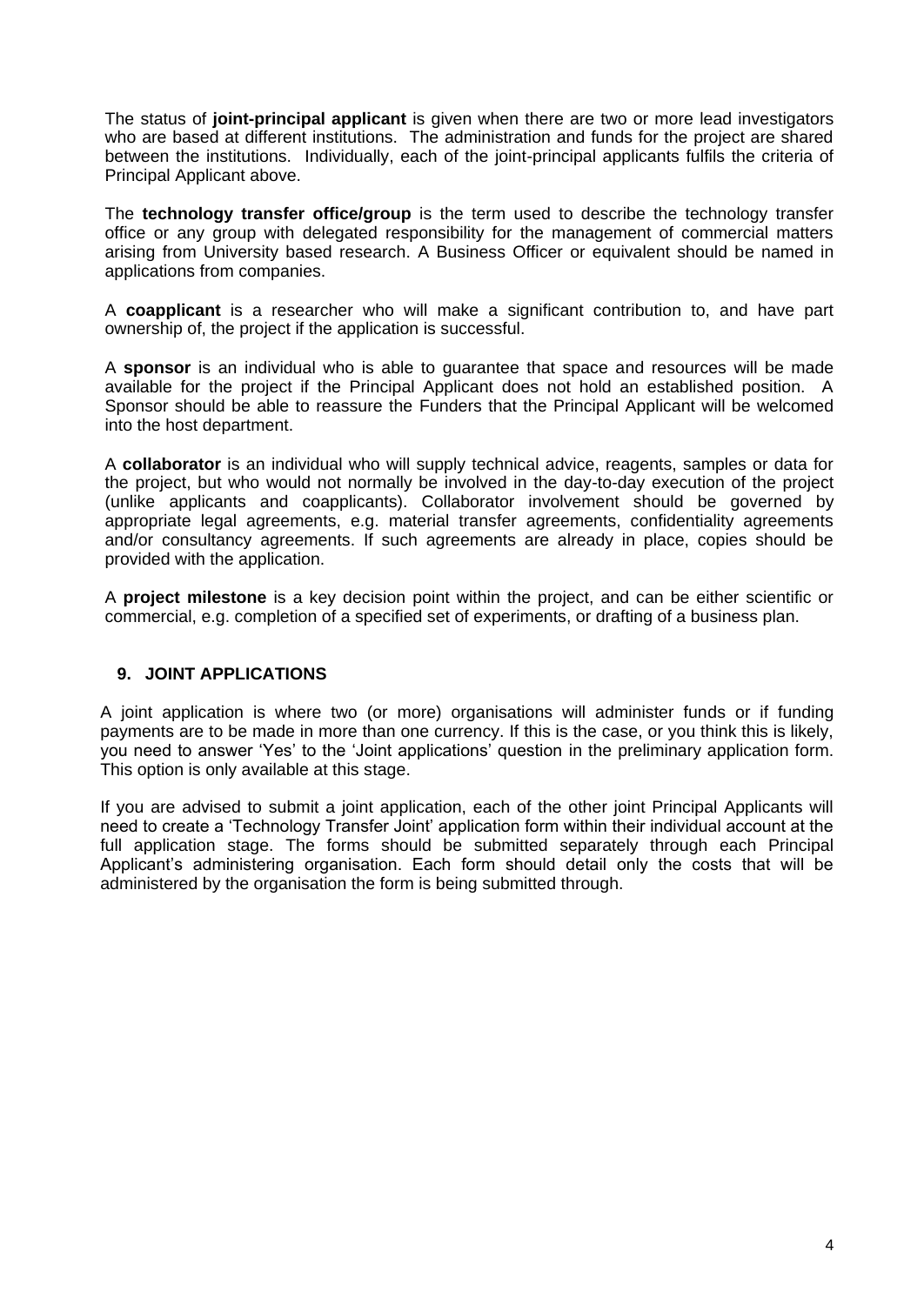# **NOTES RELATING TO QUESTIONS ON THE PRELIMINARY APPLICATION FORM**

#### **Unmet healthcare needs and target populations**

Please describe the medical need in India this proposal will help to address. You should identify and define the intended target population(s) for which the healthcare product and solution will benefit. Consider whether there are opportunities for extending the benefit your technology brings to other target populations that may exist within or outside India.

# **Project plan**

Include a Gantt chart of the project plan setting out the key tasks to be undertaken in parallel and sequentially together with timescales.

## **Affordability**

You should summarise the technological and other considerations that have been made to ensure your product will be affordable for the Indian market for the maximum number of potential beneficiaries.

#### **COMMERCIAL MATTERS**

This section should be completed with input from your Technology Transfer Office/Group (or the appointed University body with responsibility for this area) or Business Officer.

#### **Patent information**

Please provide details of all patent applications filed before the date of this application which relates directly to the research project outlined. State the funding sources that contributed to the development of the patented technology, e.g. company collaboration, research council and/or charity funding.

#### **Intellectual property and freedom to operate**

- Summarise the inventive step and key claims of patents or patent applications relating to the technology that have already been filed;
- Consider whether there are any freedom to operate issues in the area of the proposed technology and consider how these will be worked through during project management, including any IP that needs to be or has been in-licensed;
- Explain how the proposed experiments will add value to, or strengthen an existing intellectual property position;
- Outline the novel and inventive aspects of the Affordable Healthcare project being proposed for funding;
- Outline any likely new patent filings that may arise from this project and set out the main areas of likely claims.

## **Competitive position**

- Summarise the competitors, competing technologies/products and stage of development within the field.
- Describe the competitive advantage of this technology over others that are being developed and those that are already launched in the market, including an assessment of the advantages and disadvantages of these competitive technologies.
- Indicate the potential magnitude of the target healthcare market and in particular consider the market segment that this technology will target in India and potentially other markets outside of India.
- Describe the competitive advantage of the proposed project team over other researchers in the field.